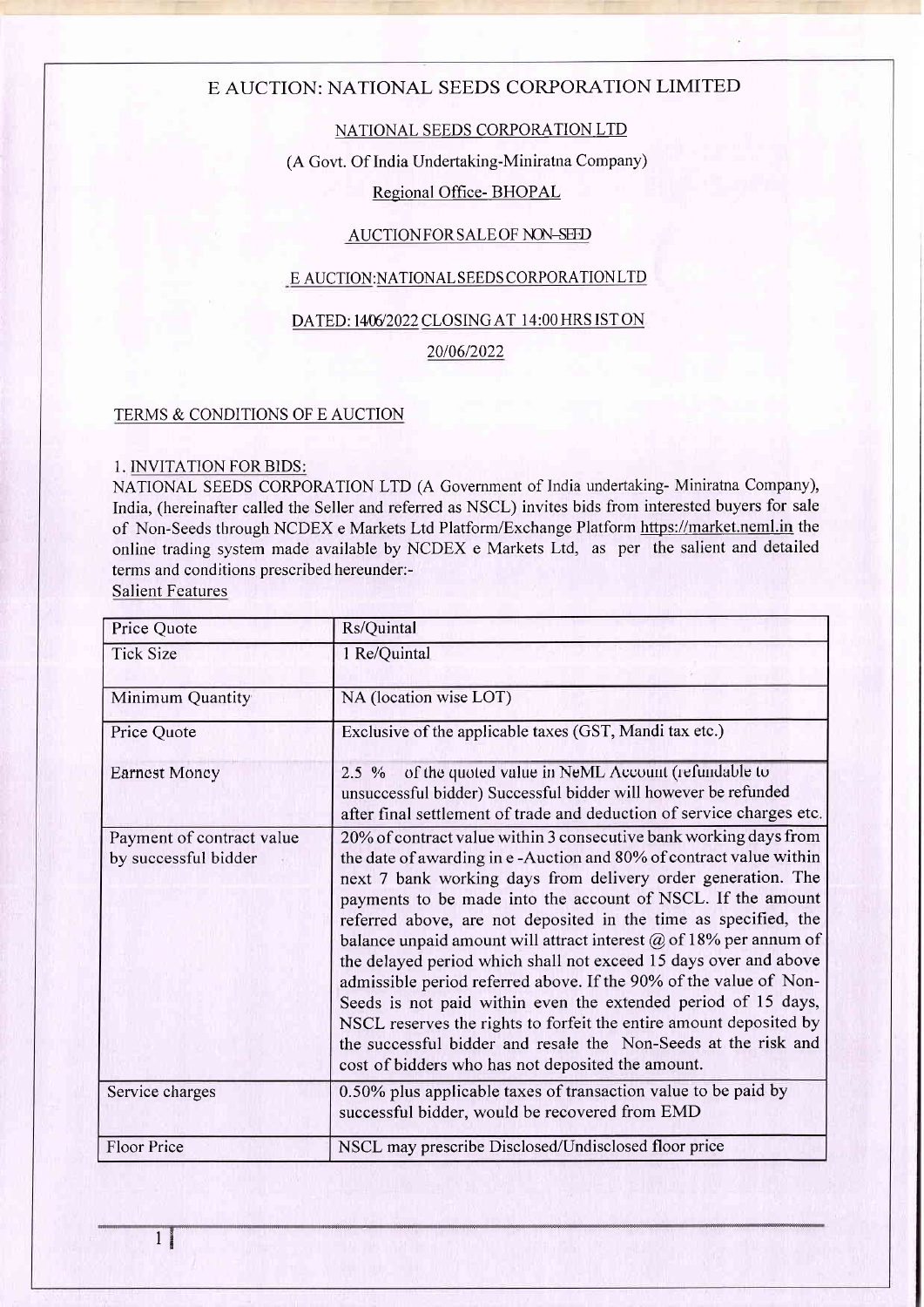| Declarations of Non-Seeds | Successful bidder of treated seeds would be required to submit a<br>declaration on Non-Judicial stamp paper of Rs.100 duly notarized<br>within 3 days of award of auction that sold seeds would not be used for<br>fodder, food and any other wrong purpose.(As per Annexure III)                                                                                                                                                                                                                                                                                                                                                                                                                                                                                                                                                                                                                                                                                                                                                                                                      |
|---------------------------|----------------------------------------------------------------------------------------------------------------------------------------------------------------------------------------------------------------------------------------------------------------------------------------------------------------------------------------------------------------------------------------------------------------------------------------------------------------------------------------------------------------------------------------------------------------------------------------------------------------------------------------------------------------------------------------------------------------------------------------------------------------------------------------------------------------------------------------------------------------------------------------------------------------------------------------------------------------------------------------------------------------------------------------------------------------------------------------|
|                           | E AUCTION: NATIONAL SEEDS CORPORATION LIMITED                                                                                                                                                                                                                                                                                                                                                                                                                                                                                                                                                                                                                                                                                                                                                                                                                                                                                                                                                                                                                                          |
| Stock lifting             | Staggered lifting permitted, however no delivery will be made<br>before receiving full payment (excluding EMD) of allotted quantity.<br>The lifting of the Non-Seeds must be completed within 15 working<br>days from the award of e-auction, if due to certain unavoidable<br>circumstances it is not possible for NSCL to deliver the Non-Seeds<br>with in stipulated period, NSCL can enhance the delivery period as<br>may be necessary. The Non-Seeds sold can be kept in the godown at<br>the risk of the purchaser for a period of 15 days from the stipulated<br>lifting period (15days from the award of e auction) on payment of<br>godown rent @ of Rs.0.50 per qtl., per day which will be charged<br>extra. If the Non-Seeds is not lifted within the said period, the<br>NSCL reserve the right to forfeit the whole deposit amount along<br>with EMD without prior intimation and resell the Non-Seeds at the<br>buyers risk and cost and entire loss due to variation in selling price<br>will be recovered from the purchaser along with other incidental<br>charges. |
| System of auction         | If the offered quantity is less than 1000qtls. English auction will be<br>followed whereas for more than 1000qtls, Yankee auction will be<br>followed. In case of English auction, the bidders should quote for<br>entire quantity where as in case of Yankee, the bidders are allowed<br>to quote for part of auctioned quantity. However all the bidders are<br>allowed to lift the stock at H1 rate only.                                                                                                                                                                                                                                                                                                                                                                                                                                                                                                                                                                                                                                                                           |

## 2. ITEMS, QUALITY AND QUANTITY:

The Non-Seeds are offered by NSCL on "as is where is hasis" at the locations as per Annexure-I

- $\begin{array}{c} \square \end{array}$ Bids received for less than the specified quantity for a particular location and item shall not be considered.
- $\mathbb{R}$ The representative samples can be inspected between 10.00 A.M to 5.30 P.M on all working days at the place where the stocks proposed for sale are available.
- $\begin{array}{c} \square \end{array}$ The bidder must check thoroughly the quality of the stocks before participating in e auction.
- $\begin{bmatrix} 1 \\ 2 \end{bmatrix}$ Bid quantity mentioned above is only approximate and may vary.

#### 3. PRICE:

NSCL may declare the disclosed/undisclosed floor price of commodities in consultation with NCDEX e Markets Ltd. Price to be quoted in delivered weight and quality basis on 'as is where is' basis. The evaluation and finalization of bids received shall be made on the basis of the highest price quoted by the bidders. Prices are excluding APMC Cess and all expenses, GST (if any).

#### 4. VALIDITY:

The Bids of all Bidders as at the final close of the E-Auction Session must remain valid up to 5 Days. Bid would remain valid in the system unless the bid is knocked off by better bid or filled at the end of the auction schedule time as agreed between NCDEX e Markets Ltd & NSCL. NSCL will provide its consent on the e-auction results within 5 working days from the next day of auction. Subsequent to consent from NSCL, the prices will remain valid till lifting of the stock from winner.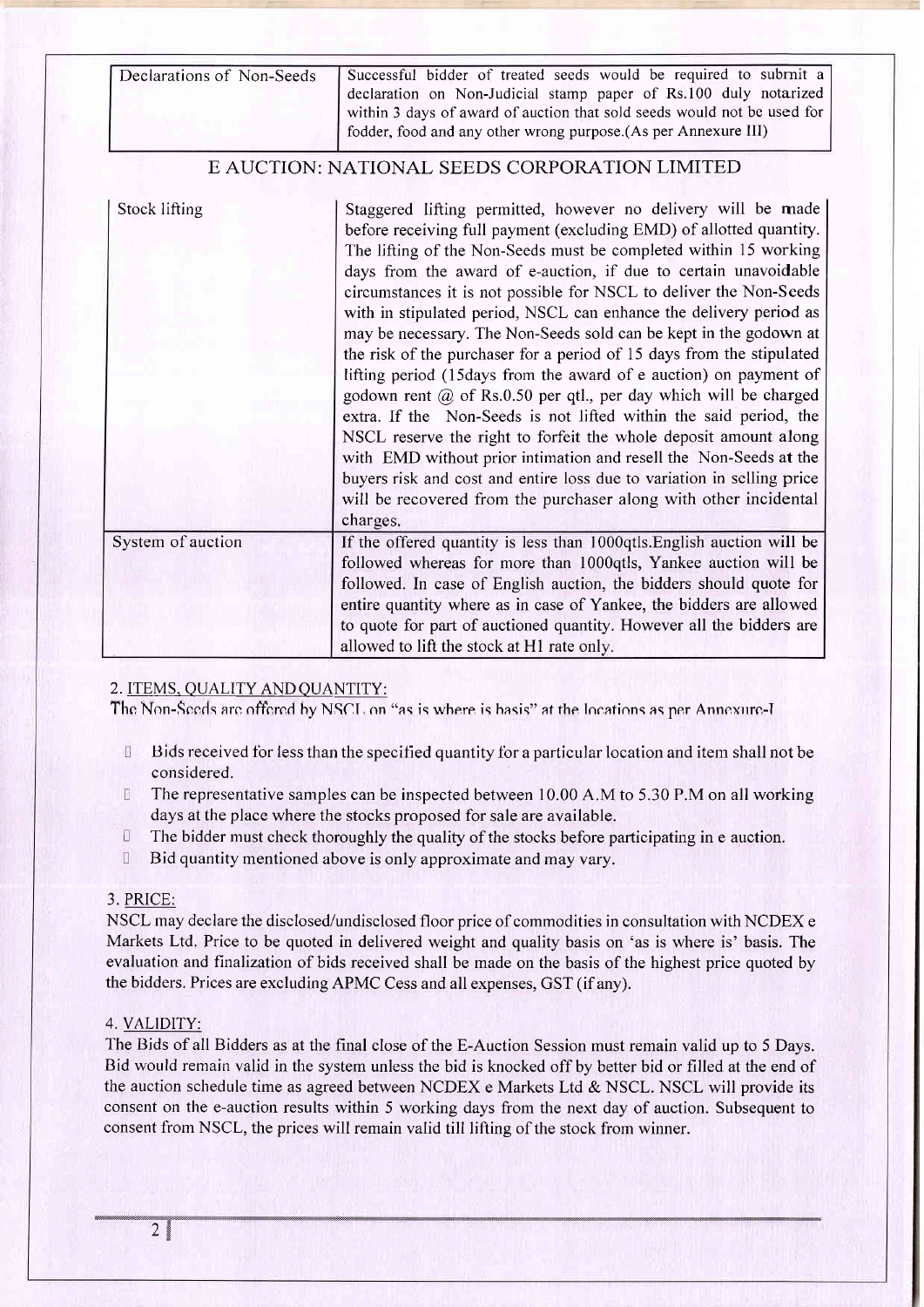#### 5. PRE-REOUISITES FOR BIDDING THROUGHNCDEX E MARKETS LTD PLATFORM

Bidder referred to in this E-auction notice is any real individual or legal entity who wishes to buy their requirement of Seed as Non-Seeds, through the online auctions on NCDEX e MarketsLtd. Only the registered members of the NCDEX e Markets Limited can become bidders after fulfilling all the terms  $&$  conditions put in place for the e-Auctions.

## E, AUCTION: NATIONAL SEEDS CORPORATION LIMITED

Bidders may contact Customer Service Group of NCDEX e Markets Limited on 9960446662/9556994441/+91 022-66473154/66473153 or alternatively email askus@neml.in for any clarifications regarding membership & terms and condition of e-Auction.

#### 6. EMD & Deposit:

a. An amount equivalent to 2.5% of the bid amount shall be deposited by the bidder with NCDEX e Markets Ltd, before placing any bid, in the Common Exchange EMD account having following details

| NCDEX e Markets Ltd., Bank Account Number |                                                                 |                        |             |  |
|-------------------------------------------|-----------------------------------------------------------------|------------------------|-------------|--|
| <b>Bank Name</b>                          | <b>Branch Name</b><br><b>IFSC Code</b><br><b>Account Number</b> |                        |             |  |
| <b>HDFC</b> Bank                          | 00990690013043                                                  | Fort Branch,<br>Mumbai | HDFC0000060 |  |
| Axis Bank                                 | 004010202176811                                                 | Fort Branch,<br>Mumbai | UTIB0000004 |  |

## For the E- Auction by way of:

D Demand Draft/Pay Order in the name of NCDEX e Markets Ltd, payable at

#### Mumbai

- **I** RTGS/NEFT Transfer
- **I** Direct Deposit/Transfer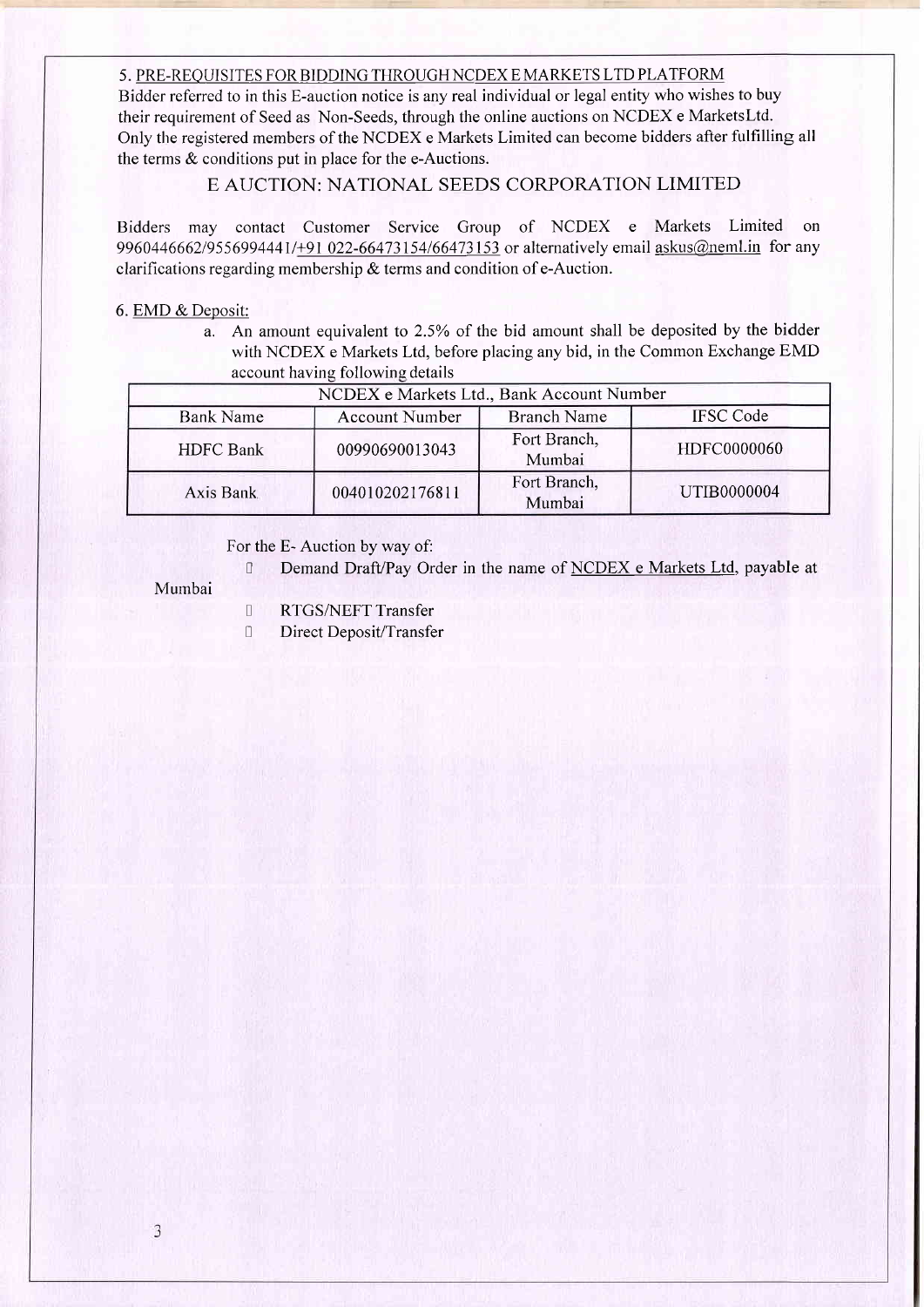- b. The bidder/member should intimate NCDEX e Markets Limited for the transfer of funds through CS Tracker Module- https://cst.neml.in in the prescribed manner (Contact Customer Service Group on +91 022-66473153154)
- c. The bidders shall be allowed by NCDEX e Markets Ltd to bid only if the requisite EMD amount is available in the Common Exchange EMD Account of NCDEX e Markets Ltd. The amount deposited as EMD would determine the bidding capacity of the bidder.

d. Only the EMD of the highest bidder would be blocked by NCDEX e Markets Ltd. EMD of the unsuccessful bidder(s), including those whose bid(s) are not accepted due to non-fulfillment/not meeting the conditions attached to the bid(s), will be returned by NCDEX e Markets Ltd on the withdrawal request made by the bidder through CS Tracker module latest by seven (7) days from the date of close of the E Auction.

#### 7. ONLINE BIDDING/E-AUCTION SESSIONDETAILS:

- a. The Auction Session will open on one particular dayldate as decided between NCDEX <sup>e</sup> Markets Ltd & NSCL.
- b. If any bid is received 3 minutes prior to the schedule auction closing time, then the auction schedule shall be extended for 5 minutes over and above the schedule auction end time. There shall be maximum 3 such extensions.
- c. The bidders shall place their bids online on NCDEX e Markets Ltd Platform https://market.neml.in, the online trading system made available by NCDEX e Markets Ltd as per the terms and conditions of the E Auction such as the minimum quantity for putting the bids, required EMD deposit etc.
- d. The Bidders to quote in Indian Rupees/Qtl for each item on offer.
- e. NSCL may specify a floor price below which no bids shall be accepted by NCDEX <sup>e</sup> Markets Ltd Platform.
- f. The incremental tick size shall be Rs. I (One Rupee)/qtl.
- g. During an auction session, a bidder may modify their bid upwards to an incremental value more than the highest bid.
- h. No cancellation of bids shall be allowed during an auction session.
- i. The final results of the Auction as declared by NCDEX e Markets Ltd in consultation with NSCL are binding on all bidders and any requests for cancellation received after the conclusion of an auction session shall result in the forfeiture of the Bid Bond.

## E AUCTION: NATIONAL SEEDS CORPORATION LIMITED

j. Any bid placed using the bidder's username and the password shall be deemed to be an unconditional binding of the bidder to whom such username and the password has been allotted by NCDEX e Markets Ltd, inter-alia, for the purpose of the E-Auction and the bidder shall be solely and fully responsible for all the activities that occur under such username and password. The user is therefore advised to check the username and the password before the E-Auction and is advised not to reveal it to anyone else so as to prevent misuse of thesame.

#### 8. INTERNET CONNECTIVITY

The Seller shall not be responsible for any failure of power, Network, Server, Bandwidth problems, Hosting Server, Internet Connectivity, ISP or otherwise or the slowness to access NCDEX e Markets Ltd Platform/Exchange Platform https://market.neml.in. For any reason whatsoever, in case the scheduled e-auction does not get complete as intended, NeML in consultation with NSCL may reschedule the e-auction on a different date andtime.

## 9. DOCUMENTS CONSTITUTING CONTRACT:

The Invitation of Bids, the terms and conditions of the E Auction, bid of the successful bidder on NCDEX e Markets Ltd Platform, Letter of Acceptance issued by the Seller to the successful bidder (hereinafter called the Buyer) along with any amendment issued prior to signing of contract shall constitute a valid and bindine Contract between the Seller and Buyer.

4&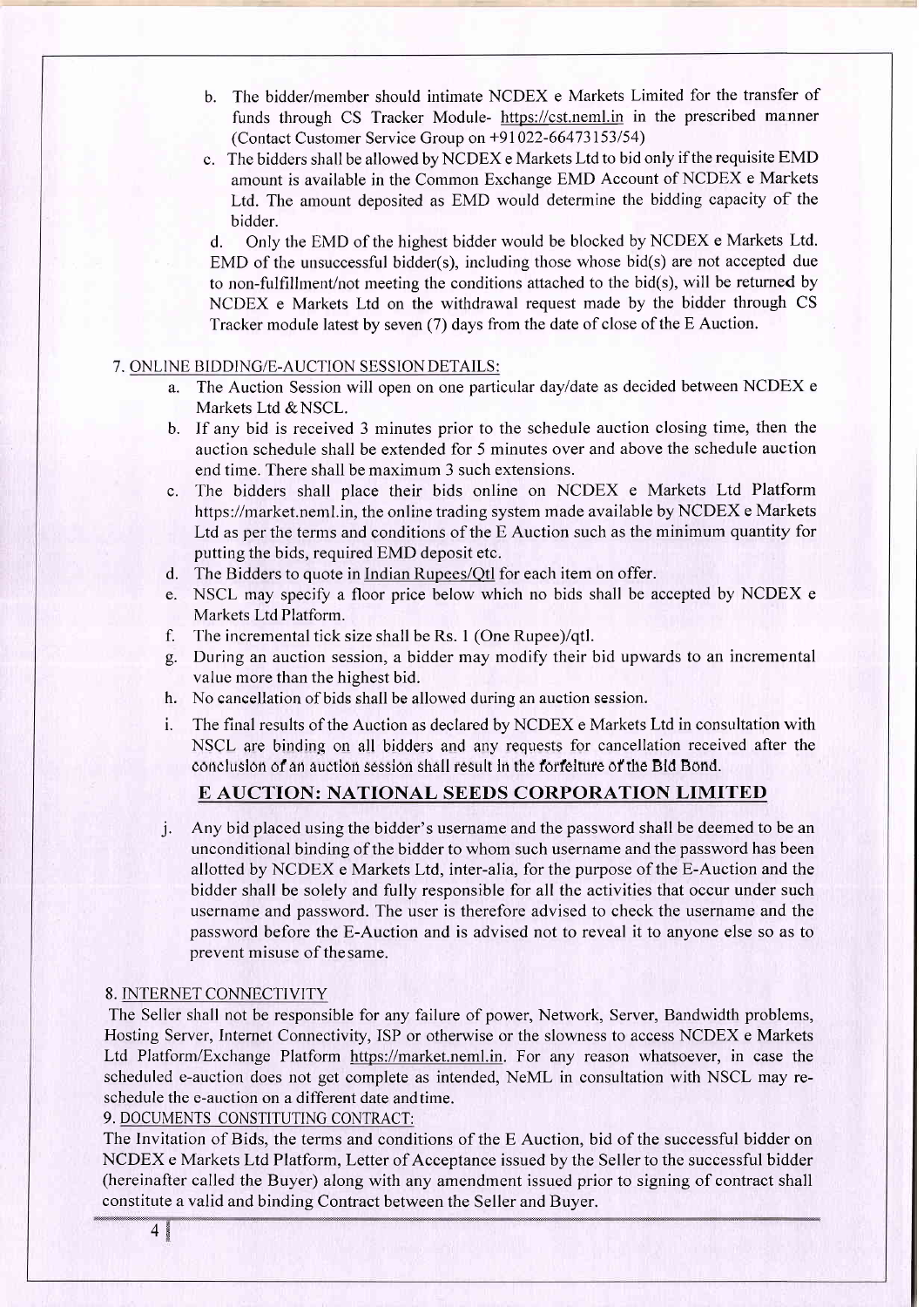#### <sup>1</sup>O. TRANSACTION CHARGES:

NCDEX e Market Ltd will charge transaction charge of 0.50% (Plus GST Extra) of the actual sale value, which NeML will deduct from the EMD deposited by the buyer after the settlement of goods.

## 11. PAYMENT AND LIFTING OF THESTOCKS:

a. The Buyer will be required to pay 20% of contract value within 3 consecutive bank working days frorn the date of awarding e Auction, remaining 80% within next 7 bank working days from delivery order generation. The payments need to be made into the bank account of NSCL by way of Direct Transfer/RTGS in the bank account having details in Annexure II. No delivery will be made before receiving full payrnent of auctioned quantity.

b. The seller shall issue delivery order and arrange for counting of Non-Seeds equal to the auctioned quantity. The Seller's responsibility shall cease once the goods leave the warehouse premises and no claim from the Buyer will be entertained thereafter.

c. The Non-Seeds stock will be released to the successful bidder on "as is where is basis" by removing tags, labels and defacing the container/Non-Seeds, in case of with Non-Seed auction/tender, otherwise the arrangement for gunny Non-Seed/packing materials will also have to be made by buyers/party.

d. Staggered lifting permitted, however no delivery will be made before receiving full payment (excluding EMD) of allotted quantity. The lifting of the Non-Seeds must be completed within 15 days from the award of e auction, if due to certain unavoidable circumstances it is not possible for NSCL to deliver the Non-Seeds with in stipulated period, NSCL can enhance the delivery period as may be necessary. The Non-Seeds sold can be kept in the godown at the risk of the purchaser for a period of l5days from the stipulated lifting period (15 days from the award of e auction) on payment of guduwn rent  $\omega$  of Rs.0.50 per qtls, per day which will be charged extra. If the Non-Seeds is not hitted within the said period, the NSCL reserve the right to forfeit the whole deposit amount along with EMD without prior intimation and resell the Non-Seeds at the buyer's risk and cost and entire loss due to variation in selling price will be recovered from the purchaser along with other'incidental charges.

e. The loading and Weighment charges are to be borne by the Buyer.

f. In the event of the failure by the Seller to deliver the auctioned Non-Seeds within the stipulated time including the enhanced period for the Buyer to take the physical delivery of the same despite the Buyer approaching for lifting, NCDEX e Markets Ltd shall refund the EMD amount to the Buyer and the transaction shall stand cancelled

## 12. FORCE MAJEURE:

Should any of the force majeure circumstances, namely act of God, natural calamity, fire, Government oflndiaPolicy, restrictions (excluding any stocklimits), strikes or lock-outs byworkmen, war, military operations of any nature and blockades preventing the Seller/Buyer from wholly or partially carrying out their contractual obligations, the period stipulated for the performance of the Contract shall be extended for as long as these circumstances prevail, provided that, in the event of these circumstances continuing for more than two months, either party shall have the right to refuse to fulfill its contractual obligations without title to indemnification of any losses it may thereby sustain. The party unable to carry out its contractual obligations shall immediately advise the other party of the commencement and the termination of the circumstances preventing the performance of the contract. A certificate issued by the respective Chamber of Commerce shall be sufficient proof of the existence and duration of such circumstances.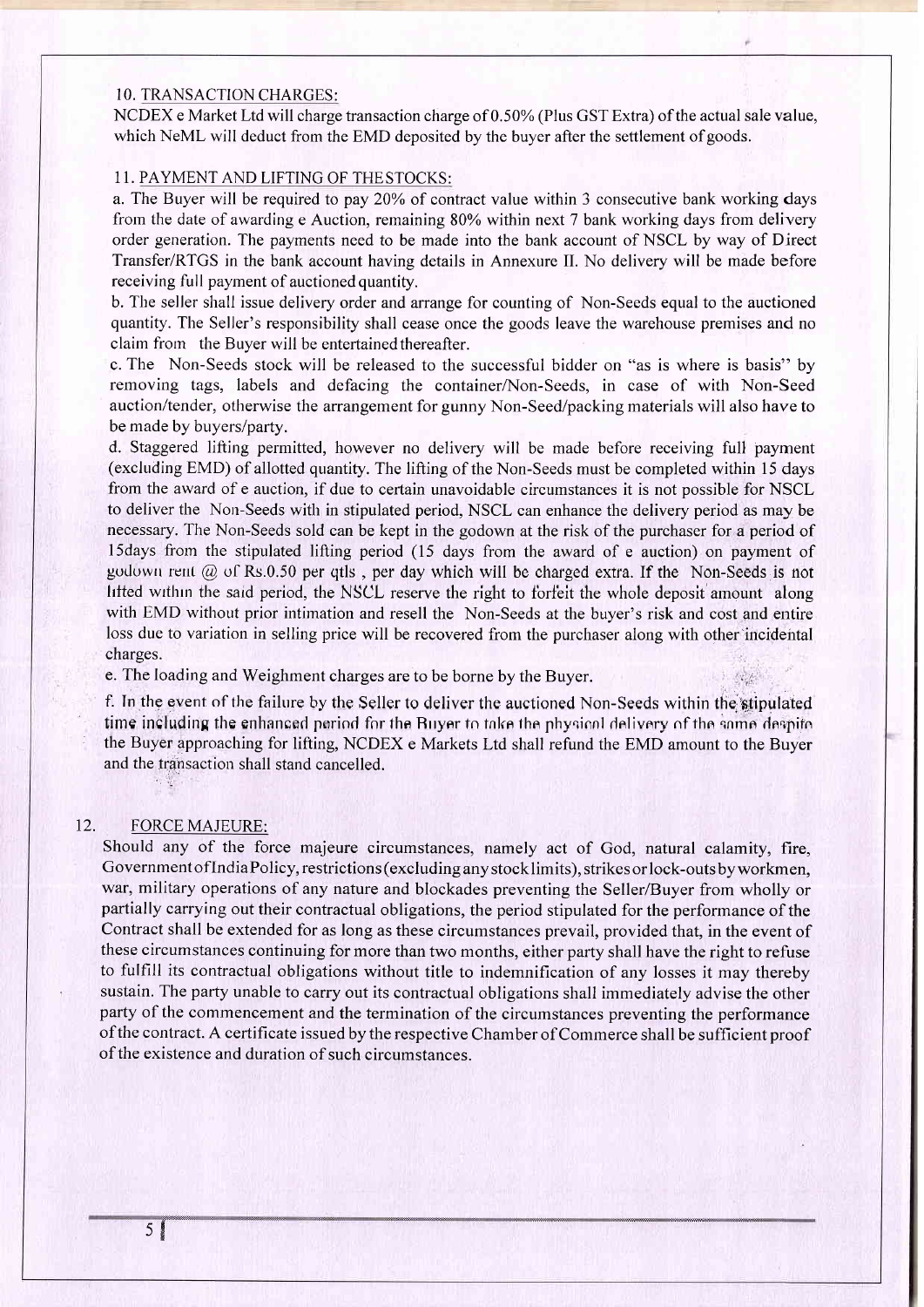#### 13. Resolution ofDisputes:

13.1 In case of any disputes relating to sale including the interpretation of any of the Clause/Clauses of the tender. the matter shall be referred to Chairman NSCL for resolution of dispute.

<sup>13</sup>.2 In case of any disputes remain unresolved or any party is dissatisfied with the decision taken by the Chairman, the matter shall be referred to a sole Arbitrator to be appointed by the CMD of NSCL at its sole and absolute discretion. The arbitration shall be held in New Delhi and the decision of the arbitrator shall be final and binding on both parties to the arbitration. The arbitration will be conducted in accordance with Arbitration and Conciliation Act, 1996 along with its amendments from to time.

13.3 Court situated New Delhi to the exclusion of all other courts in India, only shall have the jurisdiction in the matter.

13.4 NeML shall not be responsible for any dispute arising between the buyer and seller relating contract note herein mentioned above or anything related thereto. Both Buyer and Seller agree and acknowledge that NeML shall not be made party to any litigation, suit, petition, application, arbitration or appeal arising from the dispute between buyer and seller except NeML gross negligence or willful misconduct. NeML is merely providing electronic trading platform for the purpose of facilitation of trade and both the buyer and the seller agree and accept to indemnify and keep NeML indemnified from all the claims, losses or expenses that NeML may incur/suffer as a result of NeML being a party to any dispute between buyer and seller.

## 14. CORRUPT PRACTICES:

In case of any bribe, commission, advantages offered or promised by or on behalf of the Buyers to any officer/ employee/ servant of the NSCL then such Buyers shall be debarred from the tender enquiry in addition to initiating criminal action and blacklisting. Canvassing in any form on the part of the Buyer or on his hehalf at any stage of fender nrocess or while faking delivery will he freated as violation of terms and conditions of tender. If such instances are noticed the Buyer will be blacklisted for a minimum period of  $\frac{1}{2}$  years,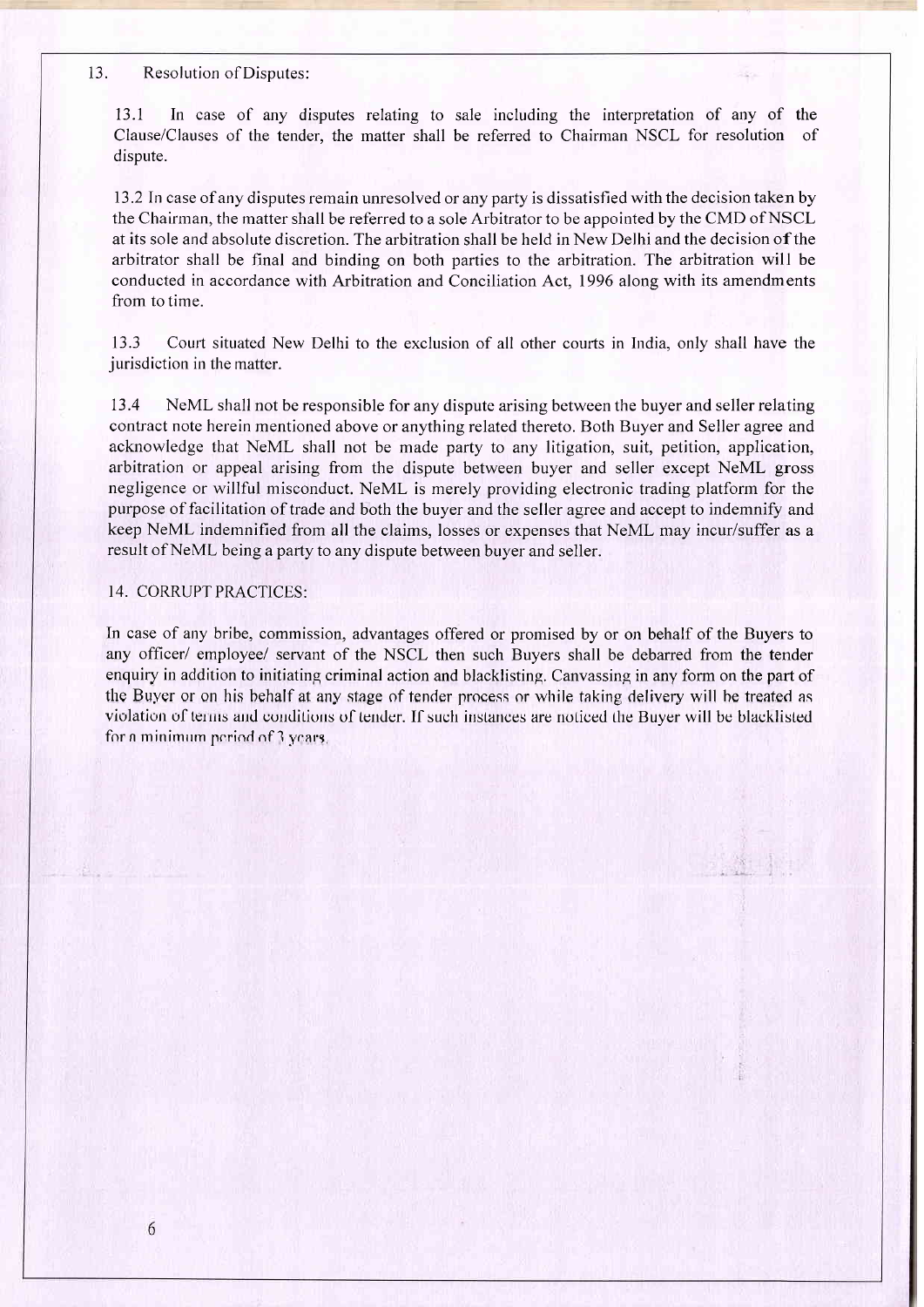## E AUCTION: NATIONAL SEEDS CORPORATION LIMITED

Annexure-I

| Sr.<br><b>No</b> | <b>Crop</b>  | Variety               | Quantity<br>(qtls) | <b>Destination</b>                                                     |
|------------------|--------------|-----------------------|--------------------|------------------------------------------------------------------------|
|                  | Wheat        | <b>Bread</b><br>Wheat | 266                | Area Manager, National seeds<br>Corporation Ltd, E-112/113, Industrial |
|                  | Wheat        | Durum<br>Wheat        | 26,2               | Area, Sanwer Road, Indore (MP)<br>M-9993 0037 14, 0731-2720211         |
|                  | <b>Total</b> |                       | 291.2              |                                                                        |

# Details of Auctionable Non-Seeds

\*Note: Bidders are advised to see the stock before quoting the auction rates.

Annexure-II

| <b>OFFICE NAME</b>                                  | <b>Bank Name</b>    | Account<br>Number | <b>Branch Name</b>            | <b>IFSC</b> Code |
|-----------------------------------------------------|---------------------|-------------------|-------------------------------|------------------|
| <b>National Seeds</b><br><b>Corporation Limited</b> | State Bank of India |                   | $32933247215$ SME, Govindpura | SBIN0001253      |

 $\sqrt{M(ac)}$